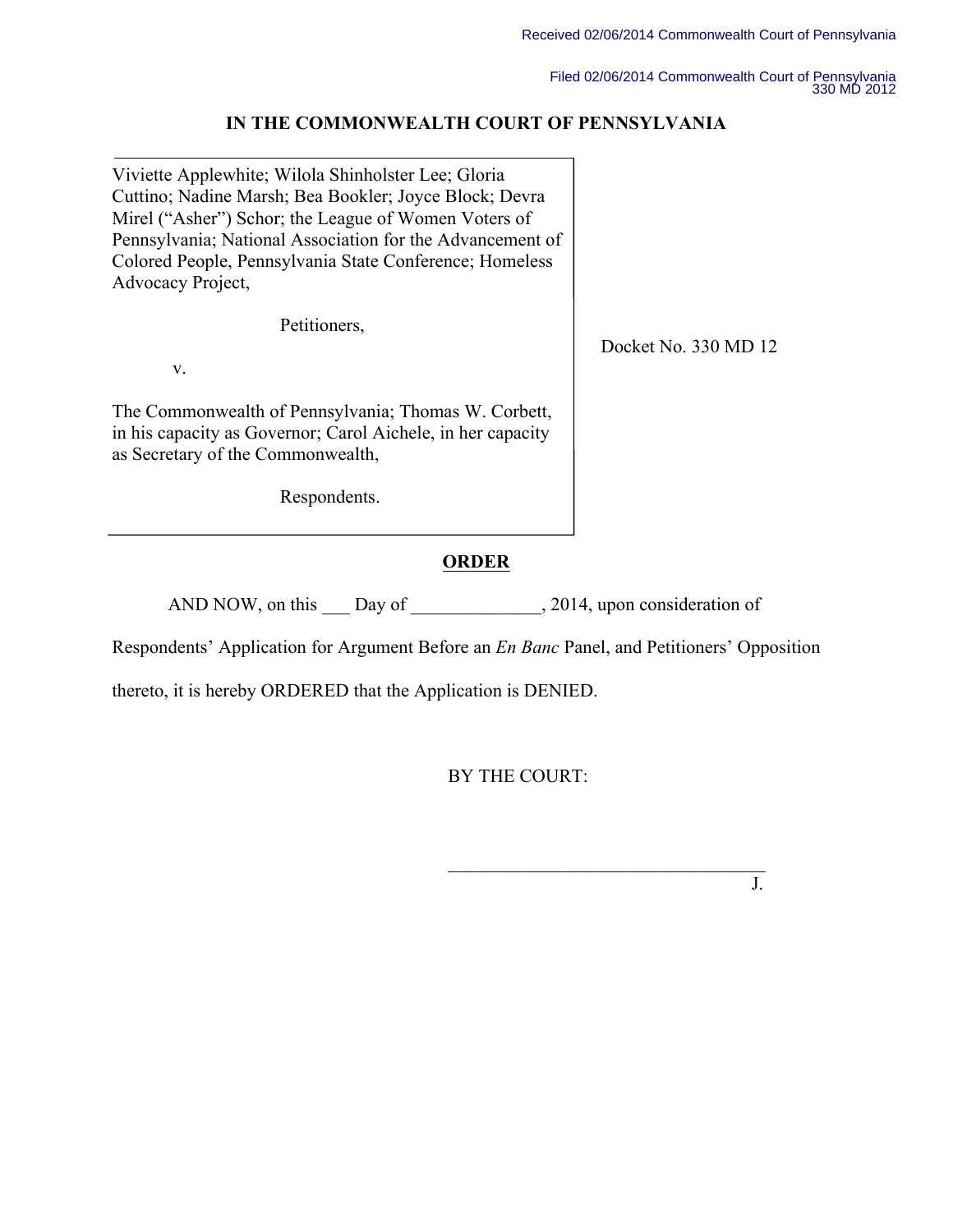### **IN THE COMMONWEALTH COURT OF PENNSYLVANIA**

Viviette Applewhite; Wilola Shinholster Lee; Gloria Cuttino; Nadine Marsh; Bea Bookler; Joyce Block; Devra Mirel ("Asher") Schor; the League of Women Voters of Pennsylvania; National Association for the Advancement of Colored People, Pennsylvania State Conference; Homeless Advocacy Project,

Petitioners,

v.

The Commonwealth of Pennsylvania; Thomas W. Corbett, in his capacity as Governor; Carol Aichele, in her capacity as Secretary of the Commonwealth,

Respondents.

Docket No. 330 MD 12

#### **PETITIONERS' OPPOSITION TO RESPONDENTS' APPLICATION FOR ARGUMENT BEFORE AN** *EN BANC* **PANEL**

Petitioners here state the grounds for their opposition to Respondents' Application for

Argument Before an *En Banc* Panel.

1. The Court entered an Order & Verdict on January 17, 2014, permanently enjoining

Respondents from enforcing certain provisions of Act 18. Respondents filed a post-trial

motion on January 27, 2014.

2. Respondents filed an "Application for Argument Before an *En Banc* Panel" on February

3, 2014 "pursuant to Pennsylvania Rules of Appellate Procedure 123 and 3713 . . . and in

accordance with the Court's Internal Operating Procedures at §§ 111 and 112."

Application at  $1<sup>1</sup>$ 

 $\overline{a}$ 

<sup>&</sup>lt;sup>1</sup> Respondents have not explained why they waited to file their application until after the expiration of the ten days permitted for motions for post-trial relief by Rule of Civil Procedure 227.1(c)(2). *See Utica Mut. Ins. Co. v. Dep't of Labor & Indus.*, 566 A.2d 911 (Pa. Commw. Ct.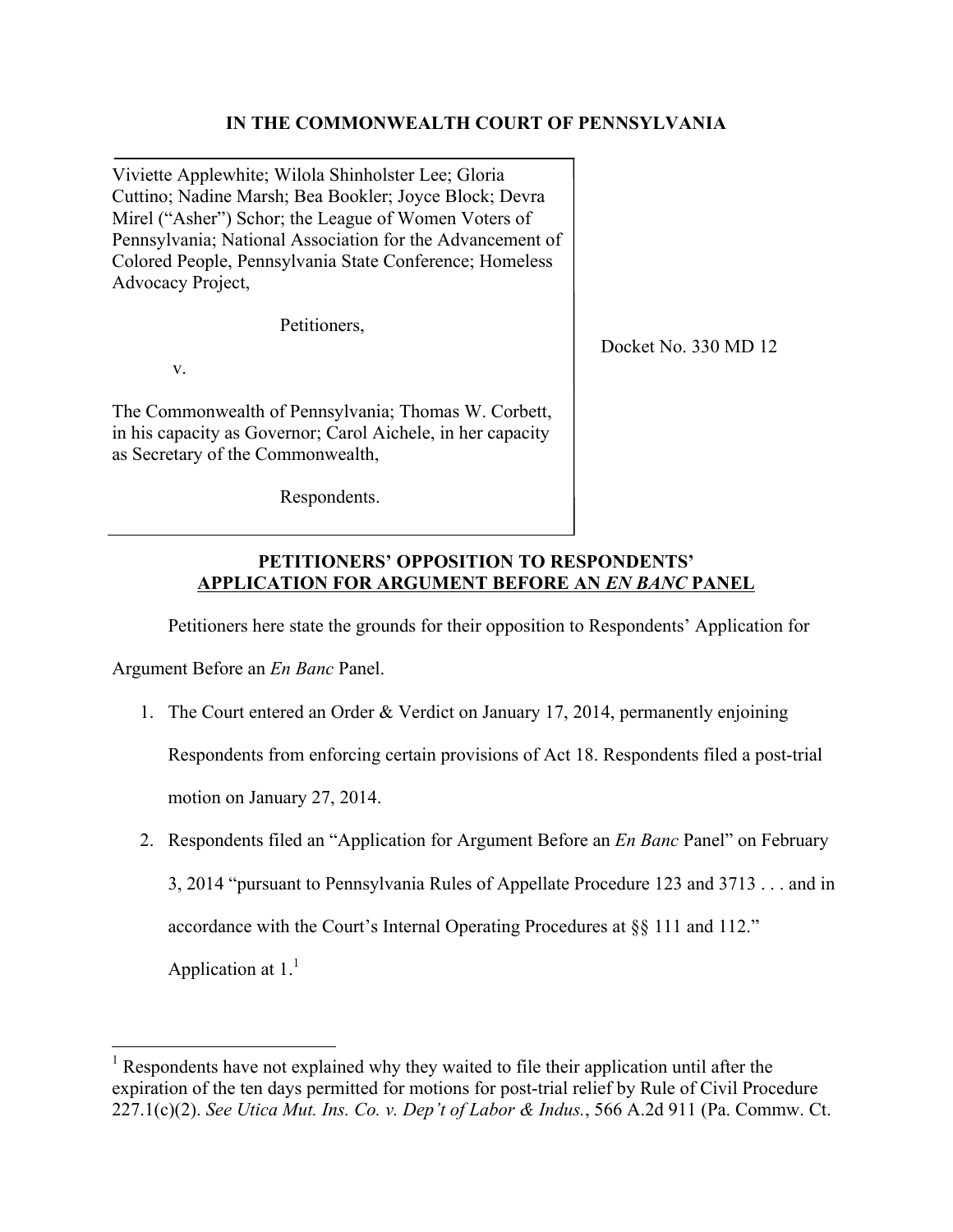- 3. Respondents cite examples of cases this Court has considered *en banc* at the preliminary objections and summary relief stages. Application at ¶ 7. Such pretrial matters can be referred to an *en banc* panel pursuant to Internal Operating Procedure 311. This case, by contrast, has proceeded to the stage of a verdict after trial.
- 4. Respondents' invocation of Rules of Appellate Procedure 123 and 3713 is misguided. This is an original-jurisdiction matter governed by the Rules of Civil Procedure. *See Utica Mut. Ins. Co. v. Dep't of Labor & Indus.*, 566 A.2d 911, 912-13 (Pa. Commw. Ct. 1989). 2
- 5. The governing rule is Rule of Civil Procedure 227.2, which states in relevant part: "All post-trial motions and other post-trial matters shall be heard and decided by the trial judge unless the trial judge orders that the matter be heard by a court *en banc* of which the trial judge shall be a member. . . . No more than three judges shall constitute the court *en banc*."
- 6. Petitioners concur with Respondents that "[t]his matter is of tremendous public importance." Application at ¶ 2. After this Court enters a final appealable judgment, appeal will lie *as of right* to the Supreme Court of Pennsylvania. PA. CONST. art. V, § 9;

 $\overline{a}$ 

<sup>1989) (</sup>denying as untimely a motion for reargument filed fourteen days after the decision of a single judge of the Commonwealth Court in an original-jurisdiction matter).  $2^2$  Even if the Rules of Appellate Procedure controlled, the Application would nevertheless be untimely, because it was not filed within fourteen days of the Order & Verdict as would be required by Rule 3723. The Application is styled as seeking "argument," but the proper term would be "*re*argument": this case has already been argued, via the oral closing arguments of counsel at the end of the permanent injunction trial and the parties' written post-trial submissions. *See* Order & Verdict ("**AND NOW,** this 17th day of January, 2014, after a full trial and upon consideration of the arguments of counsel . . . ."). Accordingly, the governing Rule of Appellate Procedure would not be Rule 3713 ("Argument *En Banc* or Before a Panel") and instead would be Rule 3723 ("Application for Reargument *en Banc*"). Rule 3723 applications must be filed within fourteen days of the order in question, *see* R.A.P. 2542(a)(1), and should be granted "only for compelling and persuasive reasons."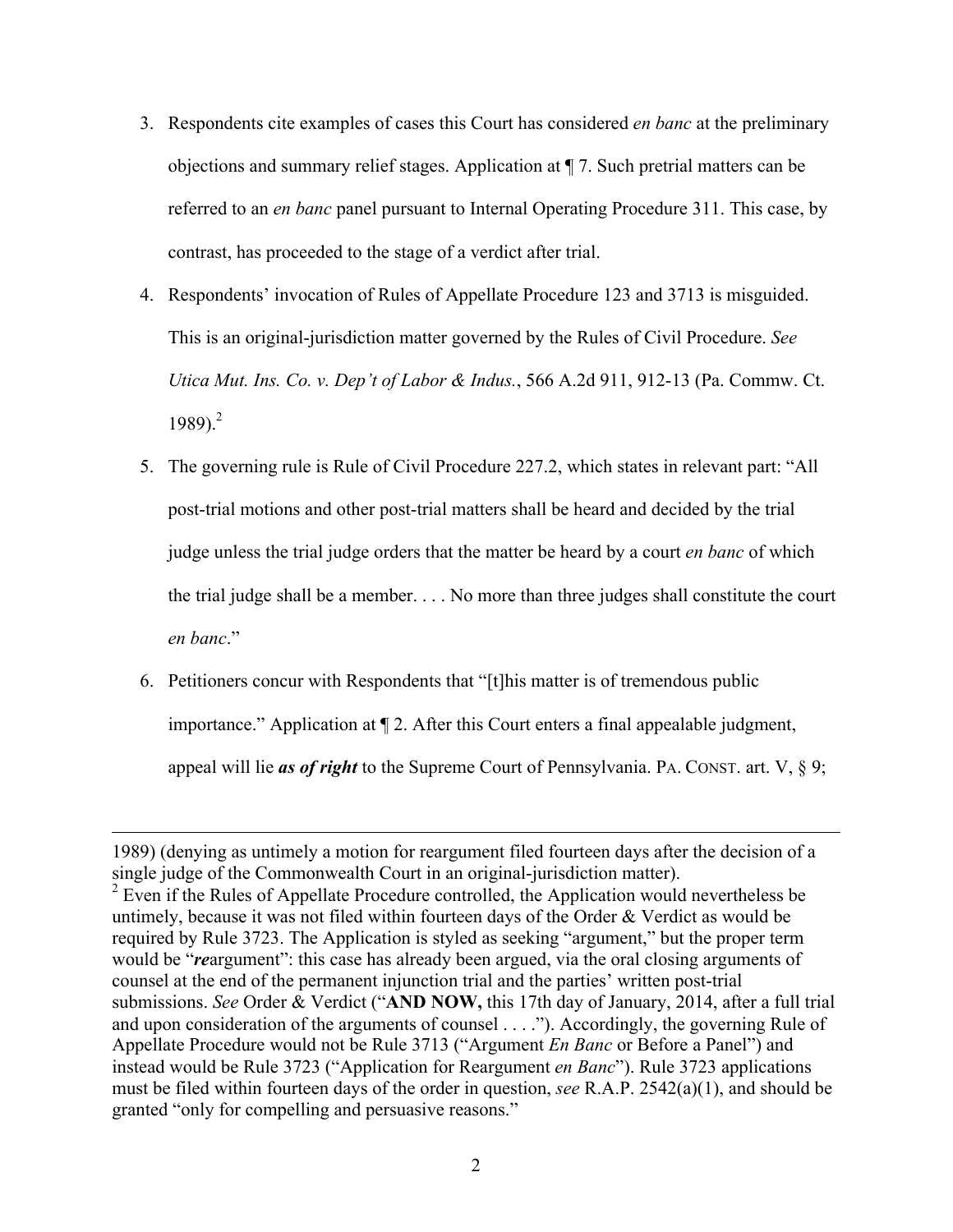42 Pa. Cons. Stat. §§ 723(a), 724(a). Accordingly, any party to this matter desiring further review will be guaranteed such opportunity by Pennsylvania's highest court after this Court's entry of judgment. There is simply no reason to delay the final resolution of this case and waste the parties' and the Court's resources by invoking an *en banc* panel of the Commonwealth Court before proceeding to the Supreme Court.

- 7. Elections are held in Pennsylvania at least once every six months. Delay in the final consideration of this matter by the Supreme Court—the ultimate arbiter of the Constitution of Pennsylvania—will prolong the uncertainty that hovers over many affected individuals. These individuals include voters who may need to make a special trip to obtain a photo ID (including individual Petitioners in this case), advocacy groups that must plan how to allocate their scarce resources (including organizational Petitioners in this case), officials of the Commonwealth who must decide what to communicate to voters and to county election officials, and county officials who in turn must make decisions about pollworker training and what those workers should tell voters in preparation for upcoming elections.
- 8. The Court has held some twenty-one days of hearings at the initial preliminary injunction, remanded preliminary injunction, and permanent injunction stages. In view of the size and complexity of the trial record, the Judge who presided over the permanent injunction trial would appear to be in the best position speedily to resolve Respondents' post-trial motion in order to prepare the case for final decision by the Pennsylvania Supreme Court.

For the above reasons, Petitioners respectfully submit that the Application should be denied.

3